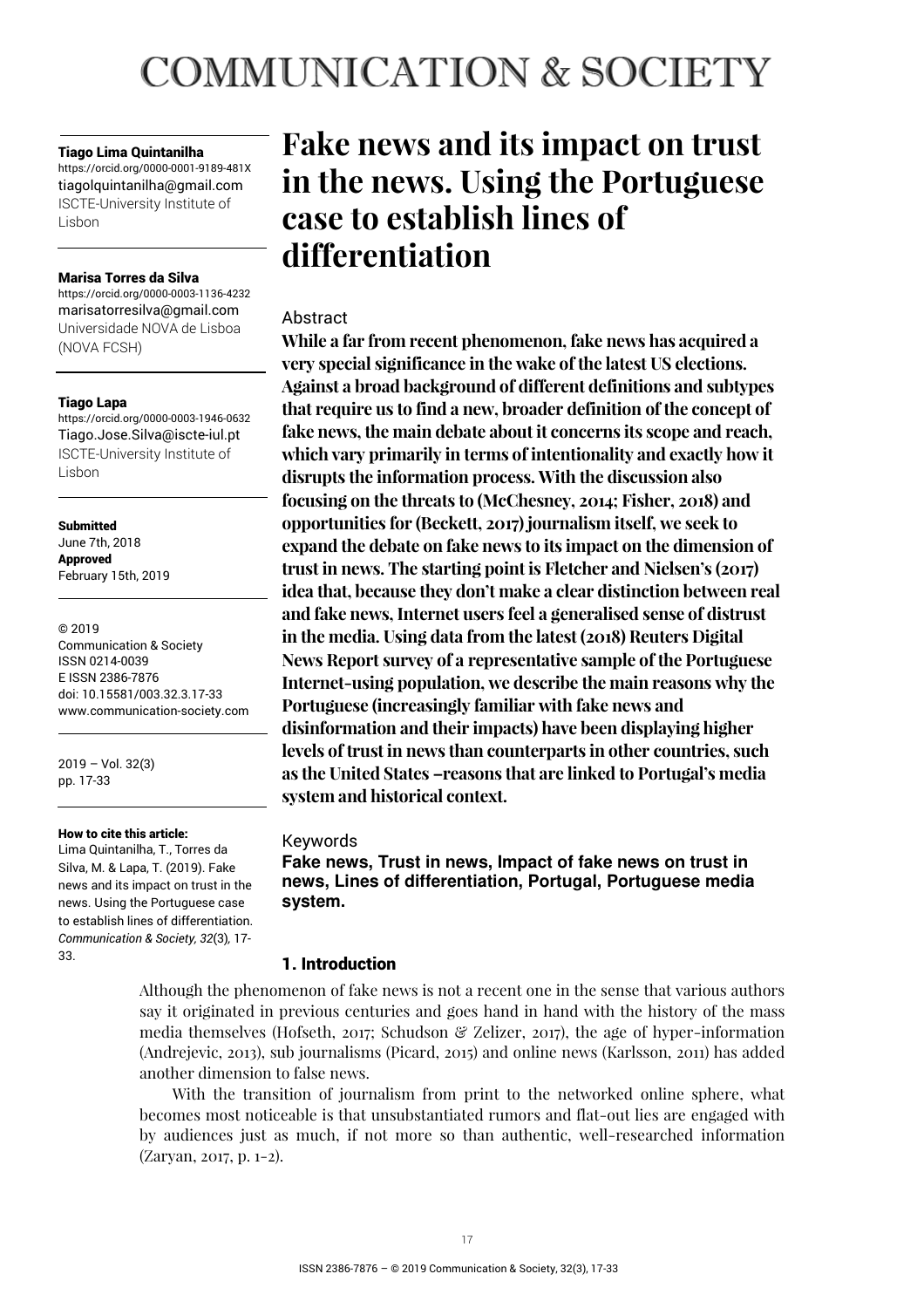The act of reporting an event, occurrence or fact is no longer exclusively reserved for accredited professionals, in a phenomenon that is bringing with it two opposing dimensions: threat (Champy, 2011) and opportunity (Freidson, 2001) that are both characteristics of ambivalence in the professions (Rodrigues, 2012; Abbott, 1988).

With the more or less self-legitimated opening up of the news production process to new parties (citizen journalists, networked journalists, etc), the dimensions of objectivity have ceased to refer to and depend on an accredited code of professional conduct and now depend on the reporter's individuality (Mellado, 2014; Shoemaker, 2009, 2013), which may be more or less aligned with a professional practice.

An article published in *Science<sup>1</sup>* entitled *'The spread of true and false news online'* concluded that fake news spread farther, faster, deeper and more broadly than true news.

The topic of fake news is thus on the agenda and was especially in the limelight during the last US presidential elections (Lewis, 2017, p. 18). The discussion ranges from the impact and consequences of fake news to the type of public policies that ought to be used to fight the threat, via controversial and contrasting perspectives in which fake news is seen as an opportunity in the journalistic field.

An EU study entitled *Fake News and Online Disinformation*<sup>2</sup> produced some overall results on how Internet users in Europe positioned themselves with regard to fake news. Respondents to 26576 telephone interviews conducted in February 2018 characterised the traditional media (radio, television and printed newspapers) as the most trustworthy sources of news. Those with higher education qualifications tended to feel more trust in a range of different formats, whereas the younger respondents (aged 15-24 years) tended to trust news and information they accessed online more. At the same time, the more highly educated also said that they both encountered fake news more often and were more confident in their ability to identify it as false. 85% of the respondents felt that fake news was a problem in their country, while 83% considered that it was a problem for democracy in general. In the respondents' opinions, the prime responsibility for staunching the dissemination of false should lie with news journalists and national authorities. It was again those with higher levels of education who used social media on a daily basis who expected the strongest reactions from the different decision-makers.

The study's conclusions highlight a clear tendency: that it was the most highly educated respondents who said they both came across fake news most often and felt more comfortable with the process that enabled them to detect its falseness.

Having made this introduction, we base the discussion of fake news on its many meanings and definitions. We also suggest a new definition of the concept on the basis of the main bridges coming from the different descriptions of the phenomenon.

We then situate the discussion of fake news in terms of the main consequences and opportunities for journalism and introduce a debate on measures to fight it.

We also raise the question of trust in news, which will contribute to the main aim of this article, which is to understand how the impact of fake news characterises the differences between the Digital News Report countries where people's trust in news is concerned, especially when compared to Portugal. This is a particularly interesting international example, as it shows a much higher degree of trust in the news and media than in other countries like the United States. Portugal's political, social and media landscape makes the country a unique case study of unequivocal importance from an international viewpoint.

<sup>1</sup> http://science.sciencemag.org/content/359/6380/1146.full?utm\_source=sciencemagazine&utm\_medium=reddit& utm\_campaign=vosoughi-18311.

<sup>2</sup> https://ec.europa.eu/digital-single-market/en/news/final-results-eurobarometer-fake-news-and-online-disinformation.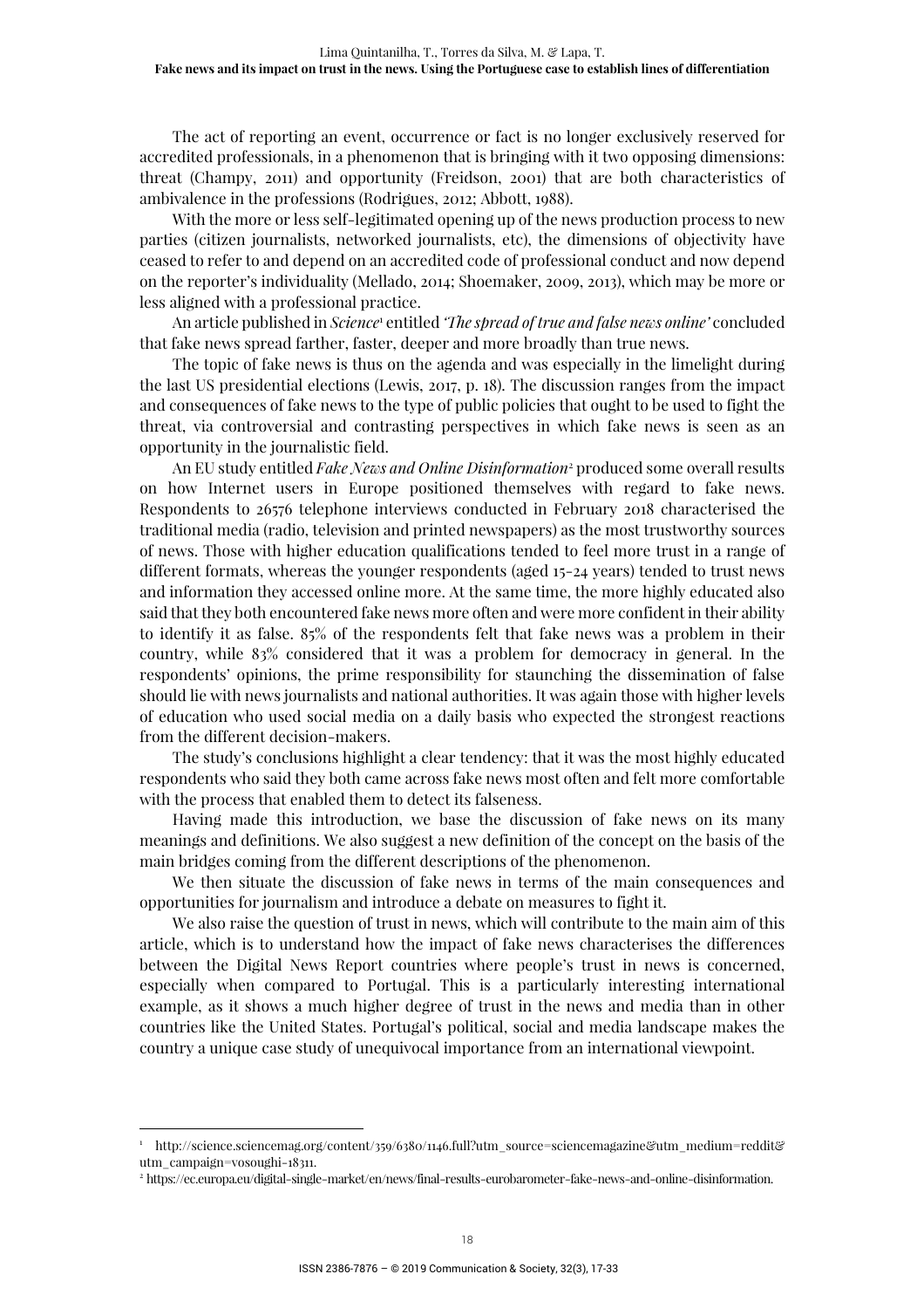#### 2. Fake news as a concept: literature review

In the article *Defining Fake News*, Tandoc *et al.* (2017) set out a typology that uses different meanings and connotations to define the concept. It is based on an analysis of 34 academic articles and uses six different ways of characterising fake news: 1) Fake news as a satirical instrument, often in comedy programmes, 2) Fake news using parody for humorous purposes based on fictitious, fairly implausible news material, 3) Fake news as fabricated news, with no factual basis and disguised as real news in order to disinform audiences, 4) Fake news in the form of manipulated images and videos intended to create false narratives, 5) Fake news in the shape of advertising, but disguised as genuine news reports and 6) Fake news as propaganda aimed at manipulating audiences' political orientations and attitudes.

Zaryan (2017) points out that the definition of fake news in the media includes the dimensions of satire, hoax,<sup>3</sup> imprecise news, poorly reported news that is often retracted on the platforms that published it, misuse of data, and even journalism that is considered inaccurate and sloppy.

She argues that definitions of the concept have progressively come to depend on both the evolution and scope of the phenomenon itself and the various areas in which it is defined in the form of a specific externality that varies according to the field of analysis. In the journalistic field, for example, fake news is defined as: 1) authentic material used in the wrong context, 2) news products disseminated on websites that specialise in false news and use layouts similar to those of real media sites and 3) all false information and contents intended to manipulate public opinion (Zaryan, 2017).

Rubin *et al.* (2016) adds the term 'journalistic deception' to the discussion, defining it as an act of communicating messages either verbally in the form of a lie or non-verbally by withholding information in order to initiate or uphold a false belief. She defines three types of fake news: 1) fabrications in a fraudulent news format, 2) the hoaxing that is commonplace on social networks and 3) false news in the form of humour.

Allcott (2017) emphasises intentionality as a crucial factor in the definition of an ideal type of fake news. He sees it as truly false news that is deliberately produced with the purpose of manipulating readers. He calls the 2016 US elections an archetypical case of fake news.

Having said this, when Allcott (2017) constructs a typology of six forms of fake news, he argues that his first type arises out of unintentional processes that end up disseminating nonfactual / untrue news. Type two is defined as rumours that do not originate from any earlier sources or news items. Type three involves conspiracy theories, which are hard to characterise as true or false, because of their nature and because the people who report them believe them to be true. Type four is satire that is unlikely to be seen as factual. Type five is characterised as false statements by political decision-makers, while type six is news or reports that are slanted or misleading but not outright false. Finally, fake news is nothing new, or even recent, one example being the so-called 'Great Moon Hoax' of 1935, when the *New York Sun* published a series of articles on discovery of life on the Moon (Allcott, 2017, p. 214).

Similarly, a century ago the 'Yellow Journalism' described by Hofseth (2017) also fitted a model that distanced itself from factual journalism. Fake news was also very common during the First World War (Schudson & Zelizer, 2017).

Hofseth (2017) regards fake news as having two distinct purposes: to profit from the content that is produced and disseminated and to influence in the form of propaganda. Similarly, he believes that this kind of news can be created and spread either intentionally or involuntarily.

In his article *Fake News: The best thing that's happened to journalism*, Charlie Beckett (2017) returns to a fake-news typology made up of seven areas. The predominant terms used to

<sup>3</sup> The Cambridge Dictionary defines Hoax as a plan to deceive someone. https://dictionary.cambridge.org/ dictionary/english/hoax.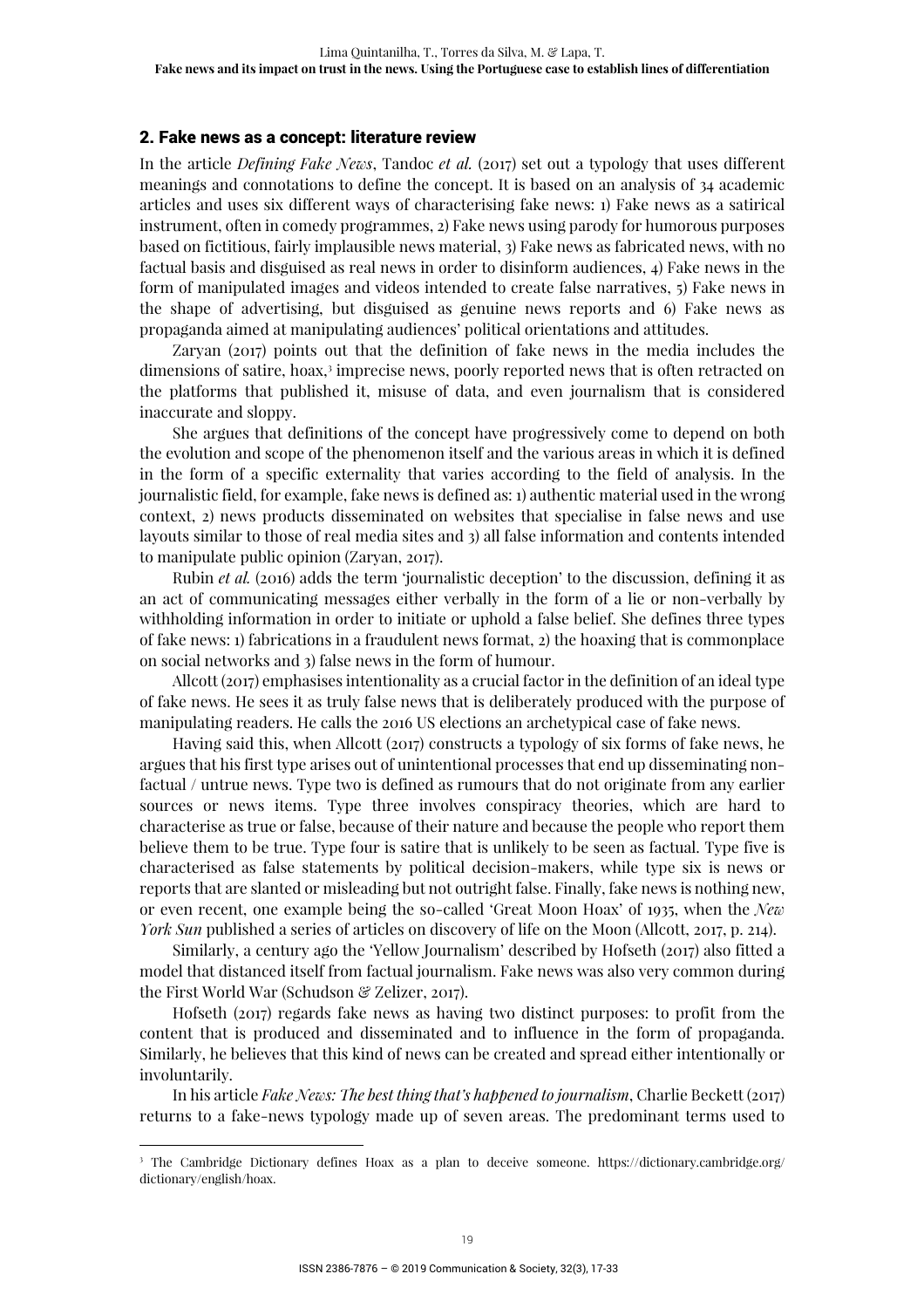define the contents of false news include 'manipulation', 'false', 'deceitful' and 'illusory'. This depends on whether they are the result of satire and parody in which the primary goal is not to do any harm, they arise out of sharing or publishing in a totally unrelated context or they are 100% false and solely intended to manipulate and do harm.



**Figure 1:** The First Draft News typology.

Source: First Draft News, cited by Charlie Beckett (2017).

Derakhshan and Wardle (2017, p. 8-9) mention three types of information disorder: disinformation, mis-information, and mal-information. They also split the information process into three phases: creation, production and distribution. They argue that disinformation (e.g. conspiracy theories) is deliberate and seeks to harm a person, group, organisation or country, while misinformation (e.g. incorrect use of statistics) is false but not intended and mal-information (e.g. when contexts are deliberately distorted) is based on real facts and is intentionally used to harm a person, organisation or country.

Furthermore, some authors (Holmes, 2014; Zaryan, 2017) say the important thing is probably not understanding whether a story is real or not, because the only thing that truly counts is whether people access it or not. In other words, news –real or fake– only exists if people access or share it.

This idea highlights the need to look at the reception aspect of fake news and understand that its true impact is also defined by its audience.

Based on the contributions by the above authors, as a way of optimising their explanations, we suggest a new general definition of fake news. We have broadened the scope to include its variable impact and the way it is received as a condition for its existence in the tangible world. We therefore define fake news as any non-factual, misleading or unverifiable news that is received and read by at least one person. This content is produced and distributed on media channels, whatever its tenor (satire, humour, propaganda, fraudulent advertising, etc.) by one or more people using their own or another source, with the deliberate aim of distorting reality, disinforming, entertaining, manipulating public opinion, or harming others, or unintentionally as a result of the production and distribution of inaccurate information, with a variable impact on the social, cultural, economic and political spheres.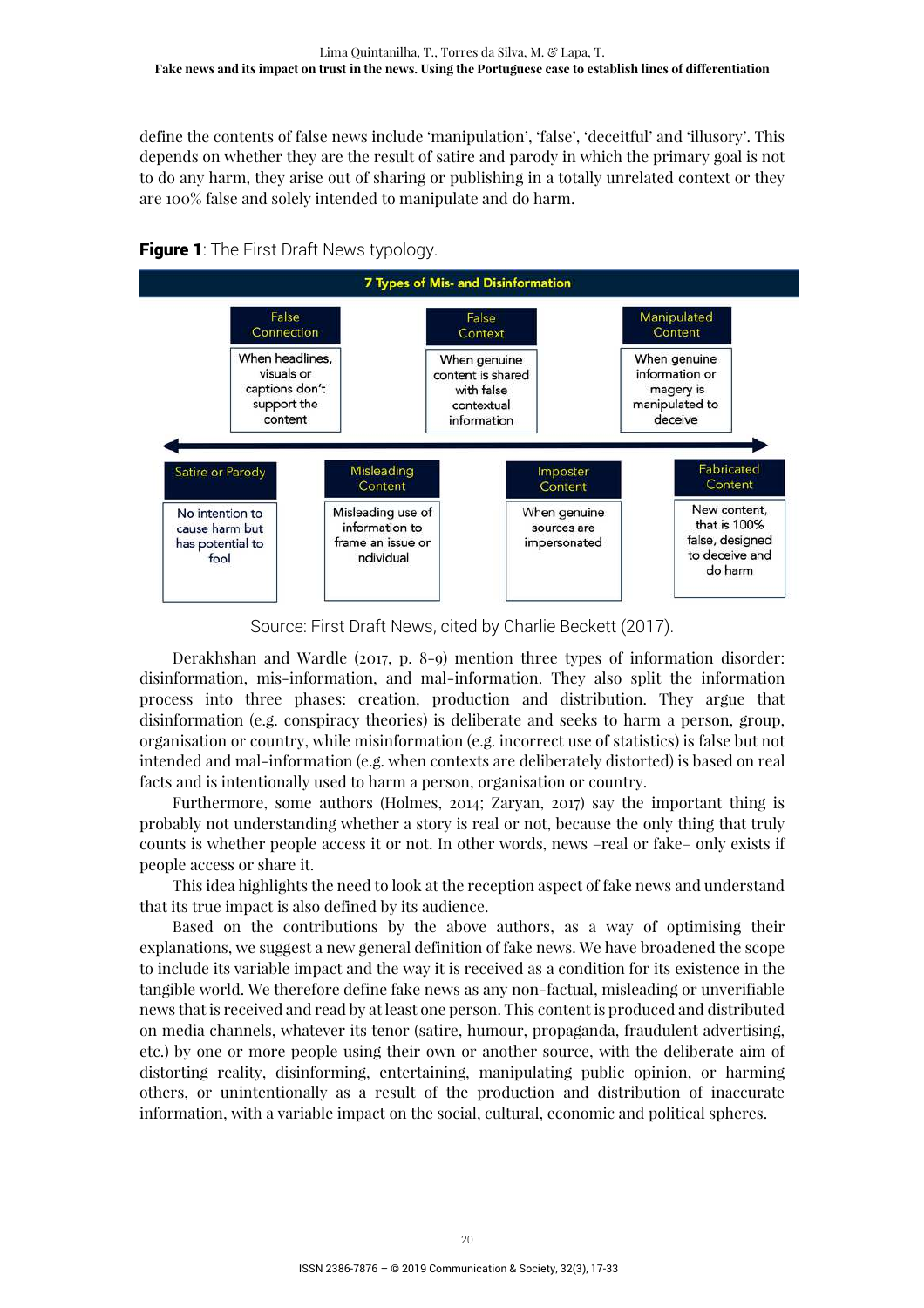# 3. Fake news, a threat to or an opportunity for journalism? The different currents of thought

Fake news that may be regarded both as a model that simultaneously generates uncertainty in the shape of the bankruptcy of news-related values and an opportunity for journalism appears to have originated ambivalently. This ambivalence is very close to that identified in the discussion on the risks and opportunities posed by citizen, participatory and/or networked journalism in a context in which the boundaries between news producers and consumers are being redefined (Singer, 2008; Shoemaker, 2009; Beckett, 2008, 2010).

Quite apart from anything else, authors like Beckett (2008, 2010) have an optimistic/celebratory view of the benefits of sub-journalisms lying outside any accredited sphere of activity. They talk about the phenomenon of fake news as a clear opportunity to establish a stronger and more adaptive journalism, while others (McChesney, 2014; Hofseth, 2017; Fisher, 2018) prefer to underscore its harmful effects on the media sector in general and journalism in particular.

In his article about the major opportunities offered to journalism by the fake news phenomenon, Beckett (2017) concludes that fake news is the best thing that could have happened to it. He points out that the whole phenomenon is a symptom of a new moral panic and is the very last chance for mainstream, accredited, professional journalism to be able to show that its value comes from the specialisation and expertise of professionals who are qualified for the task and work in accordance with specific codes of ethics and conduct. He argues that it is a wakeup call for journalism itself, for it to become more transparent and develop new business models centred on verification and the fight against disinformation. Previously, Borden and Tew (2007) explored the way in which fake news encourages journalists to produce better contents by engaging more closely with the ethical and regulatory commitments of journalism (i.e. factuality and objectivity). They state that journalists can learn some valuable lessons [especially ethical ones] from their encounter and interaction with fake news (Borden  $\mathcal{C}$  Tew, 2007, p. 311). They conclude that "by learning from the strengths and limitations of 'fake' news as a form of media criticism, journalists can align their performances with the moral commitments that define them and thus inhabit their role with integrity" (Borden & Tew, 2007, p. 313). It is also from this standpoint that Sayej (2018) views the way in which fake news demonstrates the importance of journalistic accuracy and expertise in the fight against news manipulation and the defence of democratic values.

On the other hand, a number of recent reports and publications<sup>4</sup> point out that fake news is having a positive impact on the so-called traditional media in terms of trust and consumption (i.e. an increase in digital subscriptions). One of the clearest cases is the *The New York Times*, whose online subscriptions experienced unprecedented growth<sup>5</sup> in the wake of the latest US elections, as a result of the 'Trump effect.'<sup>6</sup>

At the same time, Beckett (2017) argues that the fact that new tools for fighting false and adulterated information are being developed, not least by public policies targeting news literacies, is a sign that the main beneficiary will be the journalism he calls 'mainstream.' He believes that, when all is said and done, in the long term the fake news phenomenon will not disappear, but that, more importantly, it is treatable and may benefit the traditional media.

At the other extreme lies the idea –currently fairly hegemonic in the discussion on disinformation– that fake news will have a destructive impact on citizens' trust in the news in

<sup>4</sup> https://www.warc.com/newsandopinion/news/fake\_news\_lifts\_trust\_in\_traditional\_media/39256. https://ame info.com/media/print/fake-news-increases-trust-traditional-media-survey/. https://www.thestar.com.my/tech/ tech-news/2018/07/13/fake-news-the-media-industry-strikes-back/.

<sup>5</sup> https://qz.com/901684/thanks-to-trump-the-new-york-times-added-more-subscribers-in-three-months-thanin-all-of-2015/.

<sup>6</sup> https://www.washingtonpost.com/news/the-fix/wp/2017/02/06/is-donald-trump-saving-the-news-media/?no redirect=on&utm\_term=.9f436189da83.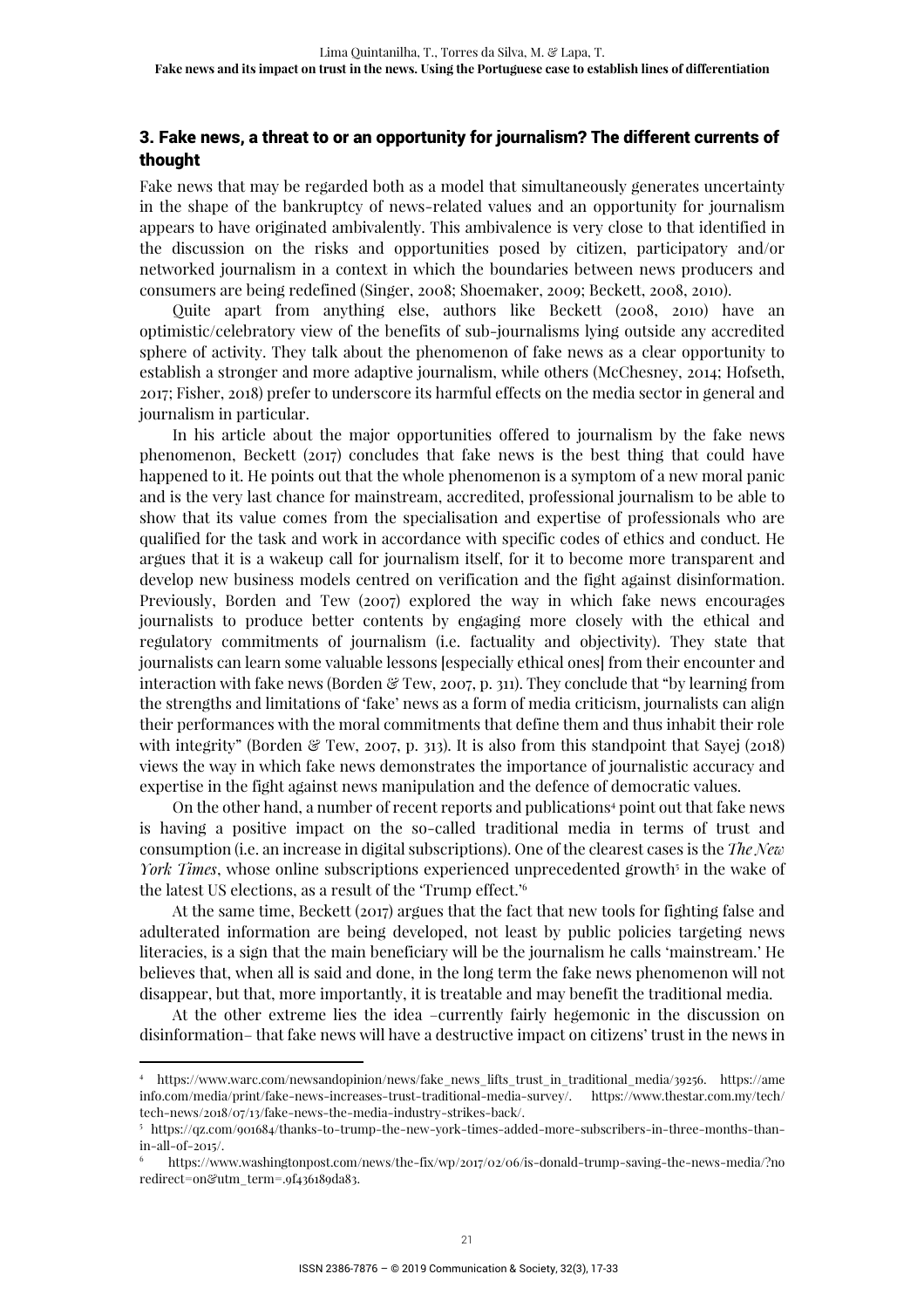general. This will purportedly lead to a process that is more one of discrediting journalism itself, inasmuch as distrust could then spread to the product of accredited journalistic work. Authors such as McChesney (2014) consider that the advent of fake news constitutes a deterioration of both journalism and democracy, while Fisher (2018, p. 19) notes that fake news suggests bankruptcy of the so-called fourth estate.

In Hofseth's (2017) opinion, although fake news has always existed, it used to pose a lowlevel threat that was easily countered with greater attentiveness. However, this Reuters Institute analyst upholds that fake news is now attacking the very system whose foundations lie in the Information Society. He says that it is casting doubts on the credibility of the media and helping create the image that the media only offer one of a variety of possible truths, which is very often the one we want to relate to. He thinks this represents a threat not just to the media but to the whole structure of society.

Moreover, this realisation leads us to consider that any analysis of fake news essentially centres on the dangers it poses for journalism, for the media as a whole and for societies in particular. Authors like Watts and Rothschild (2017, p. 24) claim that the social media, which are vehicles for the propagation of disinformation hubs, are contributing to growing problems in democratic discourse.

# 4. Public policies

 $\overline{a}$ 

Acting via the European Commission, the European Union has pioneered the discussion of the problems generated by disinformation, misleading information and the propagation of fake news in online interactivity contexts.

In its March 2018 report<sup>7</sup> to the Commission for the Digital Economy and Society, the High-Level Expert Group on Fake News and Online Disinformation set out a range of preventive measures and recommendations designed to delimit the phenomenon and mitigate its negative consequences more effectively.

In short, it recommended that all online platforms and social networks should be subject to a code of principles and practices –which some organisations already follow. This code would include 1) identifying and removing illegitimate accounts and profiles, 2) integrating algorithms with the ability to differentiate between contents and promote the more effective location of credible contents and information, 3) promoting more efficient contexts of demonetisation of the process of fabricating false information and 4) promoting the interoperability of and collaboration between independent sources and organisations focusing on content verification.

Supporting the main recommendations with the data produced by the Eurobarometer's *Fake News and Online Disinformation* module, which we discussed in the introduction to this article, the group chaired by Mariya Gabriel warned that measures were needed to fight a phenomenon based on capturing the emotions of target audiences and seeking to orient and manipulate public debates on the one hand and to generate revenues and other benefits on the other. The module's results also show that verifying the facts after false news has already been disseminated is not the best way to fight this phenomenon, as it does not reach the people who accessed the information in the first place.

In addition to drawing up a code of practice and principles for online platforms, the main proposals include measures to protect high-quality journalism by expanding the rights granted to online publishers. This will enable them to adapt to the changeability of the digital landscape and promote platforms for exchanging best media literacy practices, so that citizens have access to tools that will make it easier for them to unmask and discredit disinformation hubs. The key elements of the policies set out by the working groups are: 1)

<sup>7</sup> https://ec.europa.eu/digital-single-market/en/news/final-report-high-level-expert-group-fake-news-and-online -disinformation.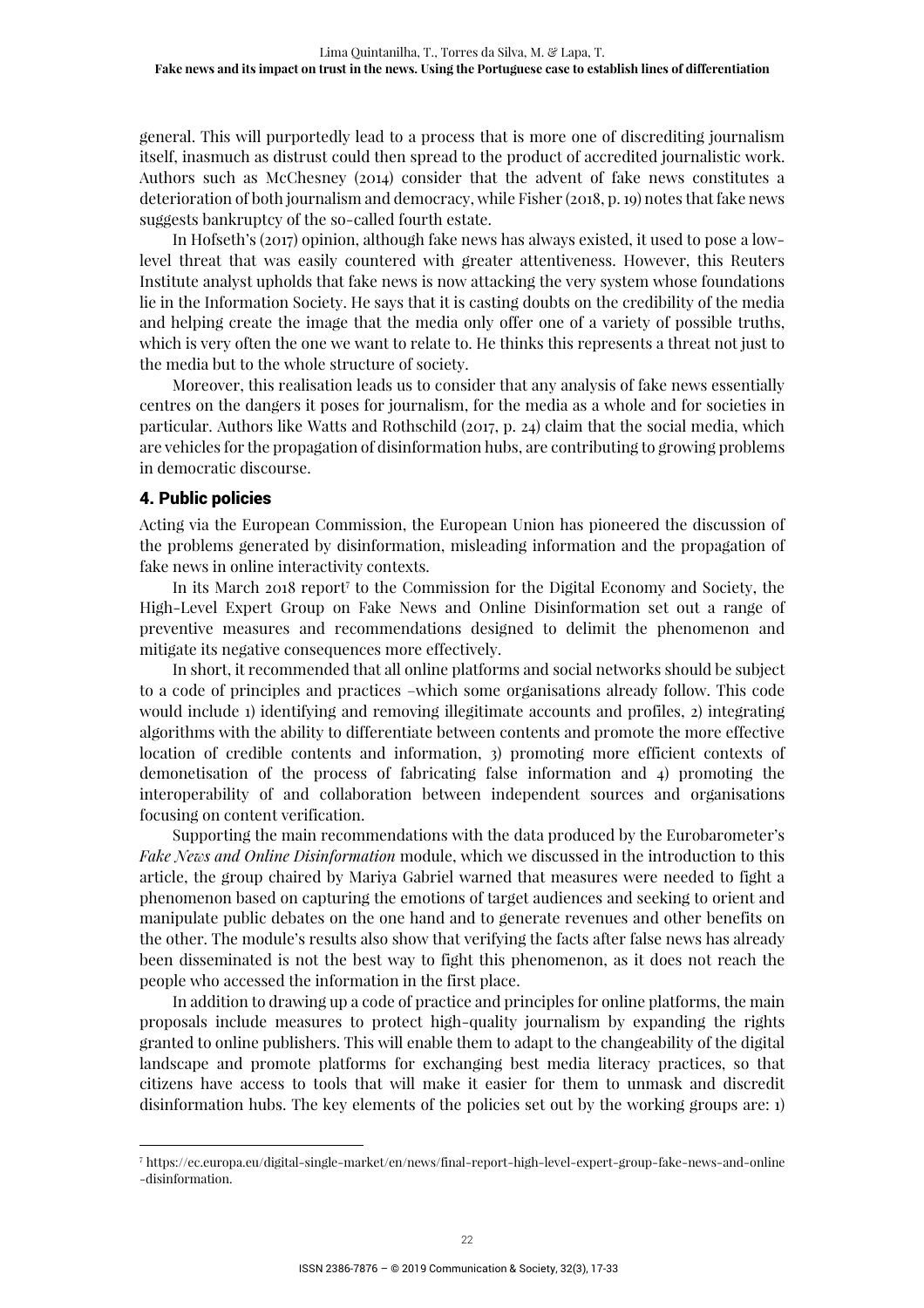greater transparency, 2) higher digital literacy, 3) empowering users and journalists alike in the fight against disinformation, 4) safeguarding the diversity and sustainability of the European news media ecosystem and 5) promoting continuous research in the fight against disinformation.

Even at a micro-level –that of teaching institutions– measures are being taken to fight the phenomenon. For example, a Cornell University workshop<sup>8</sup> listed a range of recommended preventive measures: 1) look for *bona fide* websites, and to that end always see if they give contact information in the form of verifiable addresses and links, 2) always look for an *About page*, which is normally found in the header or footer of the home page, 3) critically scrutinise the staff list and try to determine whether they are real people or stock photos<sup>9</sup> and 4) perform an independent search for the news sources that are used and compare URLs, e.g. abcnews.com.co (fake site) versus abcnews.go.com (real site).



Figure 2: How to spot fake news.

Source: International Federation of Library Associations and Institutions.<sup>10</sup>

Derakhshan and Wardle (2017) state that one of the reasons for the substantial degree of stagnation in the regulation of and fight against fake news is the lack of a rigorous definition of the concept as a phenomenon.

10 https://www.ifla.org/publications/node/11174.

<sup>8</sup> http://guides.library.cornell.edu/c.php?g=636325&p=4452003.

<sup>9</sup> Stock photos (stock photography) are professional photographs of. common places, landmarks, nature, events or people that are bought and sold on a royalty-free basis and can be used and reused for commercial design purposes. https://www.webopedia.com/TERM/S/stock\_photo.html.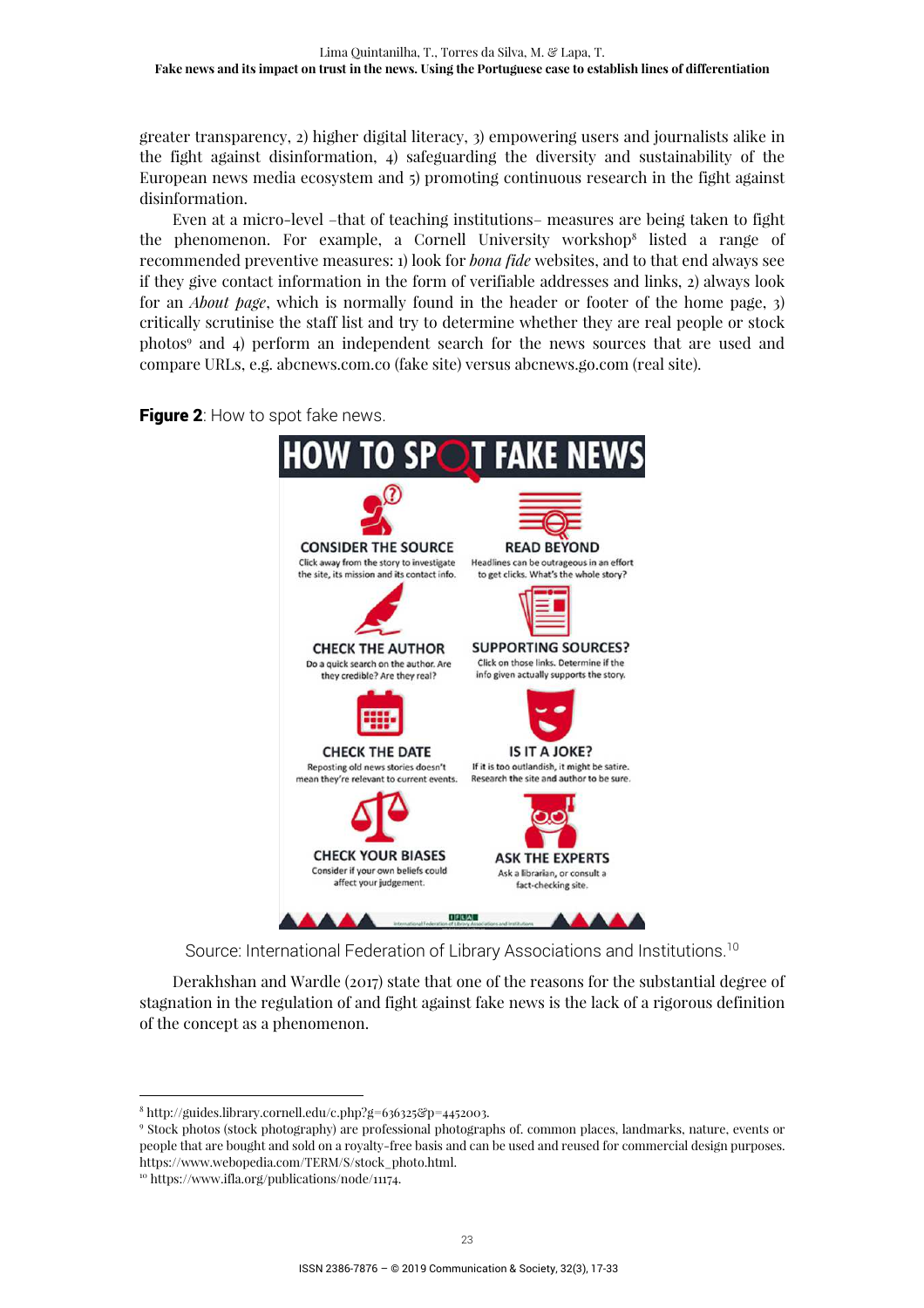# 5. 'People don't trust the news media'

An article by the Reuters Institute researchers Richard Fletcher and Rasmus Nielsen (2017) points out that Internet users do not make a clear distinction between real news, false news and other forms of disinformation and that this results in a generalised distrust in the media. They rest this assertion on a quantitative study based on a survey of 70,000 respondents in 36 markets. The study's conclusions suggested that: 1) the level of trust in the news media was low, 2) trust in social media was even lower and 3) many respondents only made a small distinction between fake news and poor-quality journalism.

At the end of the day, it is important to understand that the respondents in this study tended to take the view that what they considered to be low-quality journalism also contributed to less trust and greater scepticism in relation to the media in general.

This is why we first of all need to understand the meaning of such a relevant concept in the different intellectual disciplines (Lewicki & Mcallister, 1998).

Trust-related aspects are central to all human social activity (Fisher, 2018, p. 20) (Lewicki & Mcallister, 1998). The trust dimension is crucial at both the interpersonal level and the macro level of how societies function (Delhey & Newton, 2003, *apud* Fisher, 2018, p. 20).

From a strictly psychological point of view, Simpson (2007, p. 64) defined trust as the most important ingredient for the development and maintenance of happy and wellfunctioning relationships. He upheld that there were two types of conceptualisation of trust, the person-centred model and the dyadic interpersonal perspective. According to the first model, trust entails general beliefs and attitudes about the degree to which other people are likely to be reliable, cooperative or helpful in daily life. Under the dyadic (interpersonal) perspective, trust is a psychological state or orientation of an actor (the truster) toward a specific partner (the trustee) with whom the actor is in some way interdependent (Simpson, 2007, p. 264).

Mellinger (1956) was one of the first authors to address the importance of the subject. He defined trust as an individual's confidence in another person's intentions and motives and the sincerity of that person's word. Without trust, one person does not trust another or feel confident in the credibility of the information he/she receives from them (Fisher, 2016). Coleman (2012, p. 26) points out that trust is the foundational element of both social relations and the very notion of citizenship, while Lewicki and Mcallister (1998), Kohring and Matthes (2007) regard trust as crucial to social cohesion and the social order and a key concept for understanding functional societies.

Lewicki and Mcallister (1998, p. 439) regard trust as an extension of the behavioural dimension "in terms of confident positive expectations regarding another's conduct […] by confident [they mean] a belief in, a propensity to attribute virtuous intentions to."

Questions of trust in the news have concerned academics for more than a century and led them to look at the issues of journalistic ethics and their normative guidelines (Fisher, 2018, 2016).

According to Fisher (2006), the need to be able to access trustworthy information is one of the pillars that underpin the search for and consumption of news, and we should not reject McQuail's *et al.* (1972) view that people primarily look for what they identify with, news included, in a scenario where trust is also about finding what is most desirable (Simpson, 2007).

Basing themselves on a literature review of the concept of 'trust in the news,' Fisher (2018) and Kohring and Matthes (2007) conclude that there is no clear definition of either that concept or the concept of fake news in the case of news media. Fisher (2018) also argues that there is a growing disconnect between the normative ideal of an informed citizen and complex influences on perceptions of the credibility of news in the digital age, when channels like the social networks are widely used in order to hyper-disseminate information (Carchiolo *et al.*,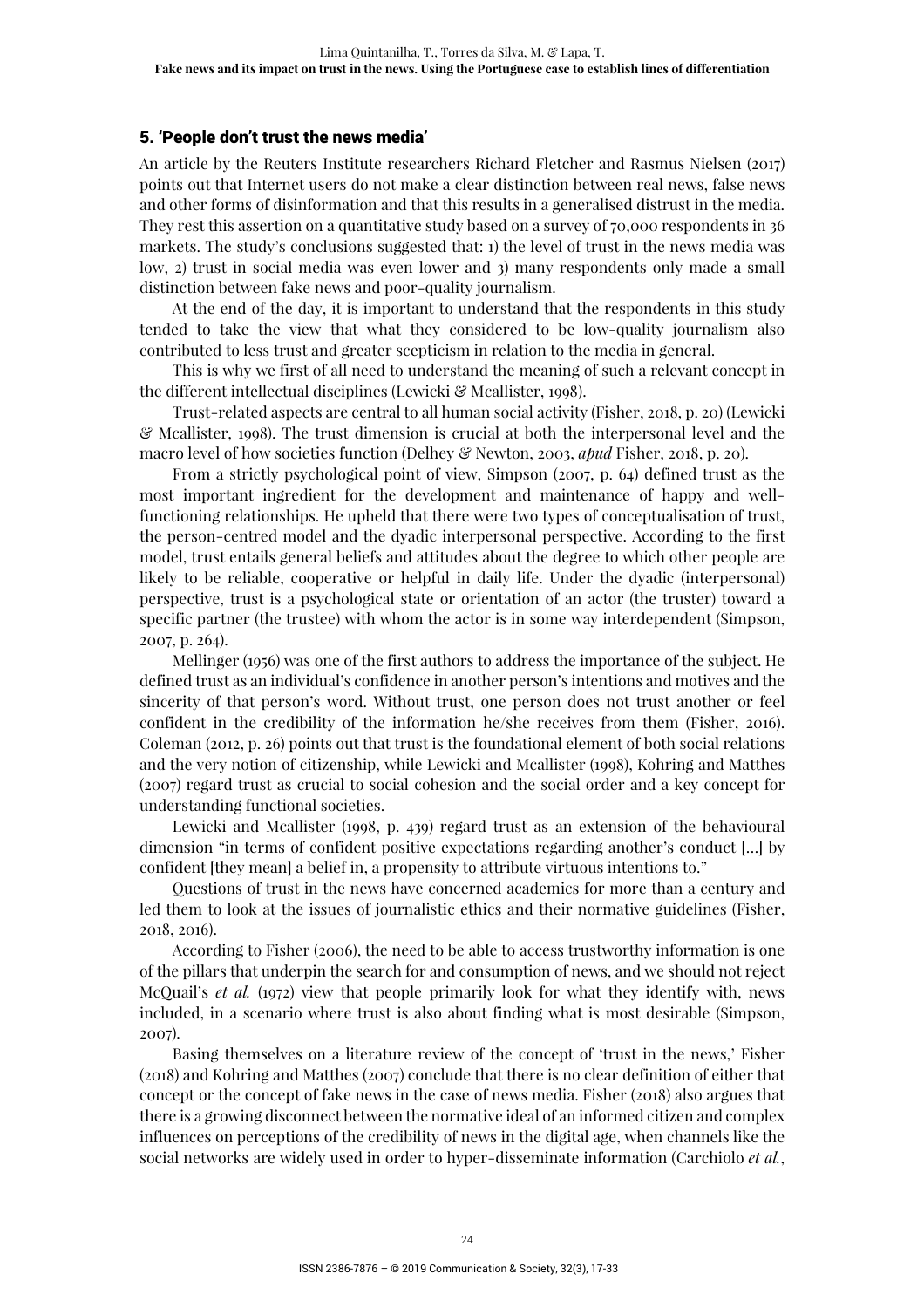2018). Fisher (2018) states that there is rising tension between the ideal of 'trust' and the evergreater pressure derived from the high degree of scepticism among consumers in the age of false news.

In their study, Kohring and Matthes (2007, p. 231) construct the first model of trust defined for communication studies. They claim that the study's results confirm the hypothesis that trust in the media can be seen as a (second-order) hierarchical factor comprising four lower-order factors, including trust in the selectivity of topics, in the selectivity of facts, in the accuracy of depictions and in journalistic assessment.

In the view of Schranz, Schneider and Eisenegger (2018), on the other hand, the question of the perception of trust in news is extremely important to sectorial sustainability, to the extent that intact trust in the media promotes not only the desire and willingness of audiences to pay for news, but also their acceptance of the advertising contents that are indispensable to the sectors' survival.

In a study in which she analyses the content of the discourse on the topic of surveillance by both media journalists/organisations and non-journalists on Twitter, Kapidzic *et al.* (2018) finds differences in the various dimensions of the discourses that were produced: 1) the dimension of impartiality, 2) the gatekeeping role of journalistic discourse and 3) the sense of responsibility and transparency of the discourse. The results show that journalists' tweets differ in all three dimensions from those posted by non-journalists, only a few of whom follow the norms applicable to journalistic outputs.

Schranz, Schneider and Eisenegger (2018) agree with Kapidzic's *et al.* (2018) views on the differences between journalistic and non-journalistic discourse and the repercussions these differences have on the norms governing journalistic outputs. Their argument, which is quite close to the theory of the journalist's jurisdictional power over the news (Benson, 2008), is that only the consumption of news in traditional formats using conventional-quality services, such as newspaper subscriptions, helps establish trust in the media.

That being so, it is possible to say that there is a perception among scholars that trust arises as an extension of the activity of the traditional media and in correlation with accredited journalistic practice in newspapers and on radio and television, but that the growth of production and dissemination in digital formats led by the social networks is corrupting, antagonising and making it difficult to determine an ideal of trust in news.

On suggesting a definition of the concept of trust in news as one of the goals set for this article, we find that this trust must be regarded as an extension of the trust in and positive expectations of the conduct of issuers. In other words, trust in news must be regarded as an extension of the trust in the different media and news agencies and the selectivity, impartiality, factuality, credibility and objectivity of the reports and stories they put out. It is therefore closely associated with the work of the traditional media, journalistic expertise and its positive social function. All these are highly conditioned today by the production of nonfactual, unverifiable, misleading and inaccurate contents as a result of decentralised news non-markets, sub-journalism, the primacy of the economic value of news and the dynamics of disinformation, propaganda and manipulation of public opinion.

Public opinion studies tell us that trust in news is at historically low levels and that the existence of false news is leading to a bankruptcy of the so-called fourth estate (Fisher, 2018, p. 19). It is therefore necessary to continue to address the phenomenon, but without forgetting the characteristics that distinguish the media landscapes in different countries and the need to take care when interpreting the structures for measuring and reading trust in the news in different contexts and geographic areas. It is also important to examine the relationship of trust in the news in detail, depending on each platform and type of media used.

In the latest *Reuters Digital News Report* (2015, 2016, 2017, 2018) surveys conducted in Portugal in conjunction with the Media/Communication Observatory (OberCom), the News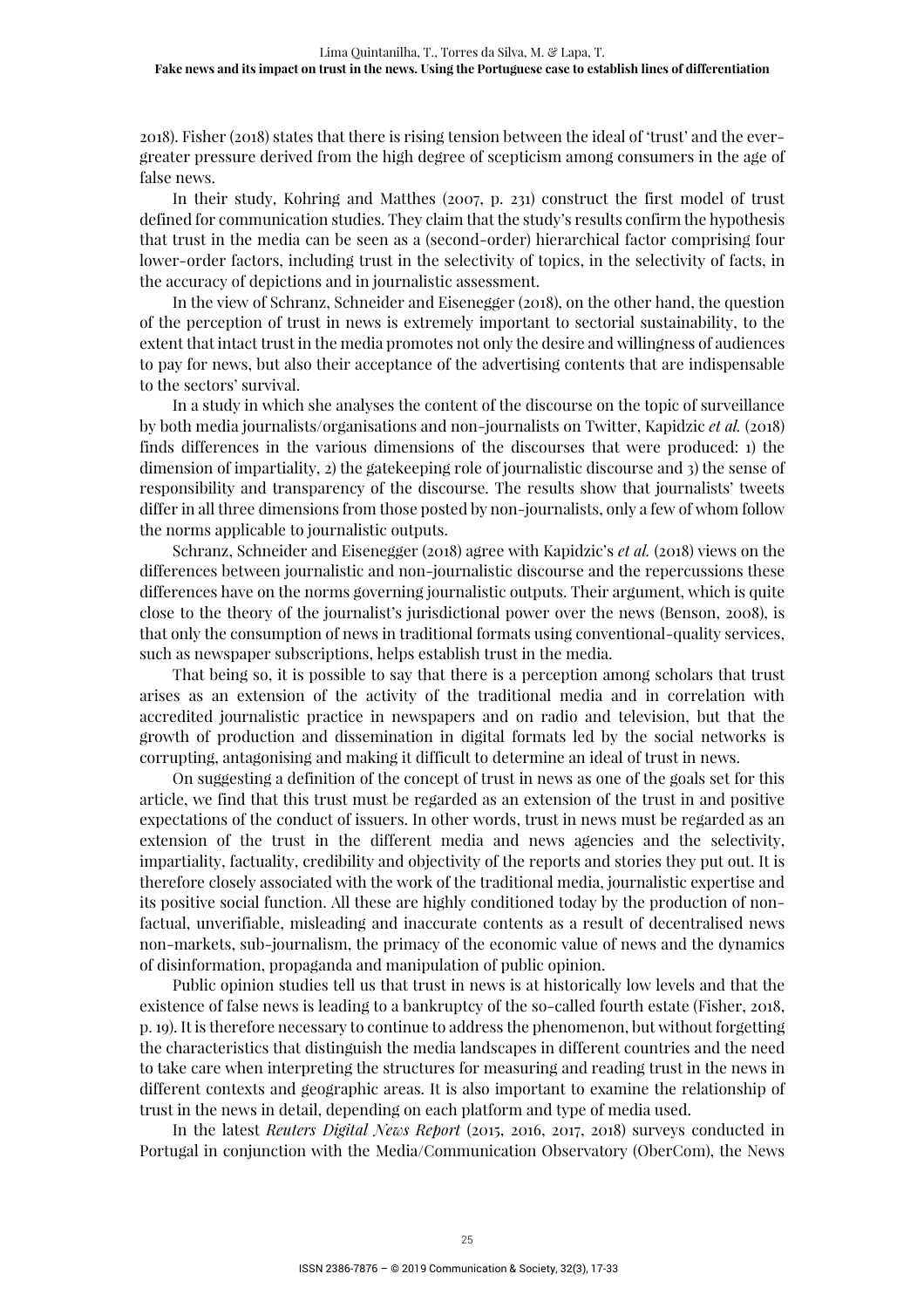Sources and Trust in the News module produced some interesting results on the issue in the Portuguese context.

# 6. Methodology and sampling

This article's methodology focuses on quantitative methods using mainly univariate analyses of data collated by the Reuters Institute for the Study of Journalism in its Digital News Report 2018, which in Portugal was prepared in collaboration with the Media/Communication Observatory in Lisbon.

Although it focused special attention on data concerning Portugal, this Reuters survey was answered by Internet users in 37 countries, in representative samples. In Portugal, there were 1,049 respondents in 2015, 2,018 in 2016, 2,007 in 2017 and 2,008 in 2018. Some questions were repeated every year, while others –namely about fake news– were added in 2018 to the News Sources and Trust in the News module, which was the focus of our analysis.

The 2018 Reuters Digital News Report Portugal used an online survey during the months of January and February. It surveyed only Portuguese Internet users (in mainland Portugal and the Azores and Madeira autonomous regions). In other words, it addressed the attitudes and practices of around 70% of the Portuguese population (% of Internet users in Portugal). Nonetheless, the sample represented the entire Portuguese population, including the 30% that did not use the Internet. It was therefore not representative of just Internet users but rather the population as a whole, although only Internet users responded. The sample numbered 2,008 respondents in 2018, when the Reuters Digital News Report included News Sources and Trust in the News module for the first time. They consisted of 10.7% aged 18 to 24, 13.9% aged 25 to 34, 17.9% aged 35 to 44, 16.7% aged 45 to 54 and 40.8% aged over 55. There were practically equal numbers of male and female respondents.

One of the advantages of using these data in the News Sources and Trust in the DNR News module was the survey's representativity. After the *A Sociedade em Rede* reports ceased to be published in Portugal in 2013, the data are a new asset in the attempt to explore new dynamics in Portuguese people's online experiences.

# 7. Fake news in Portugal in the overall framework of trust in the news

Trust in the news can be a key indicator for understanding the scope and impact false news has on the relationship between news producers and news users. To begin with, it is interesting to ascertain the specificities of this relationship in different countries and their contexts.

The data from the 2017 Reuters survey show us, for example, that the impact that fake news had on the results of the last American presidential election campaign probably led to lower levels of trust in the news in the USA. As Figure 3 shows, only 38% of US Internet users who responded  $(n=2269)$  said they trusted news –one of the lowest values for any of the countries covered by the survey.

Basing ourselves on the idea that fake news is also a transnational phenomenon that is reflected at different levels of trust in news in different countries, it is important to have a more in-depth discussion of the different characteristics of a country like Portugal. Portugal reports high levels of trust in the news despite the fact that a substantial proportion of its Internet users come into daily contact with false contents and disinformation in their online experiences. In fact there is a particularity in the current Portuguese media landscape resulting from a moment of change. At the same time as the traditional media in general and television in particular play a central role in media consumer practices, social media are gaining more and more ground in daily routines (Silva *et al.*, 2017a, p. 195).

In Hallin and Mancini's (2004) classic work on media systems, Portugal appears alongside countries such as Italy, Greece and Spain under the polarised-pluralist model. This model is characterised by greater political control and state intervention in means of communication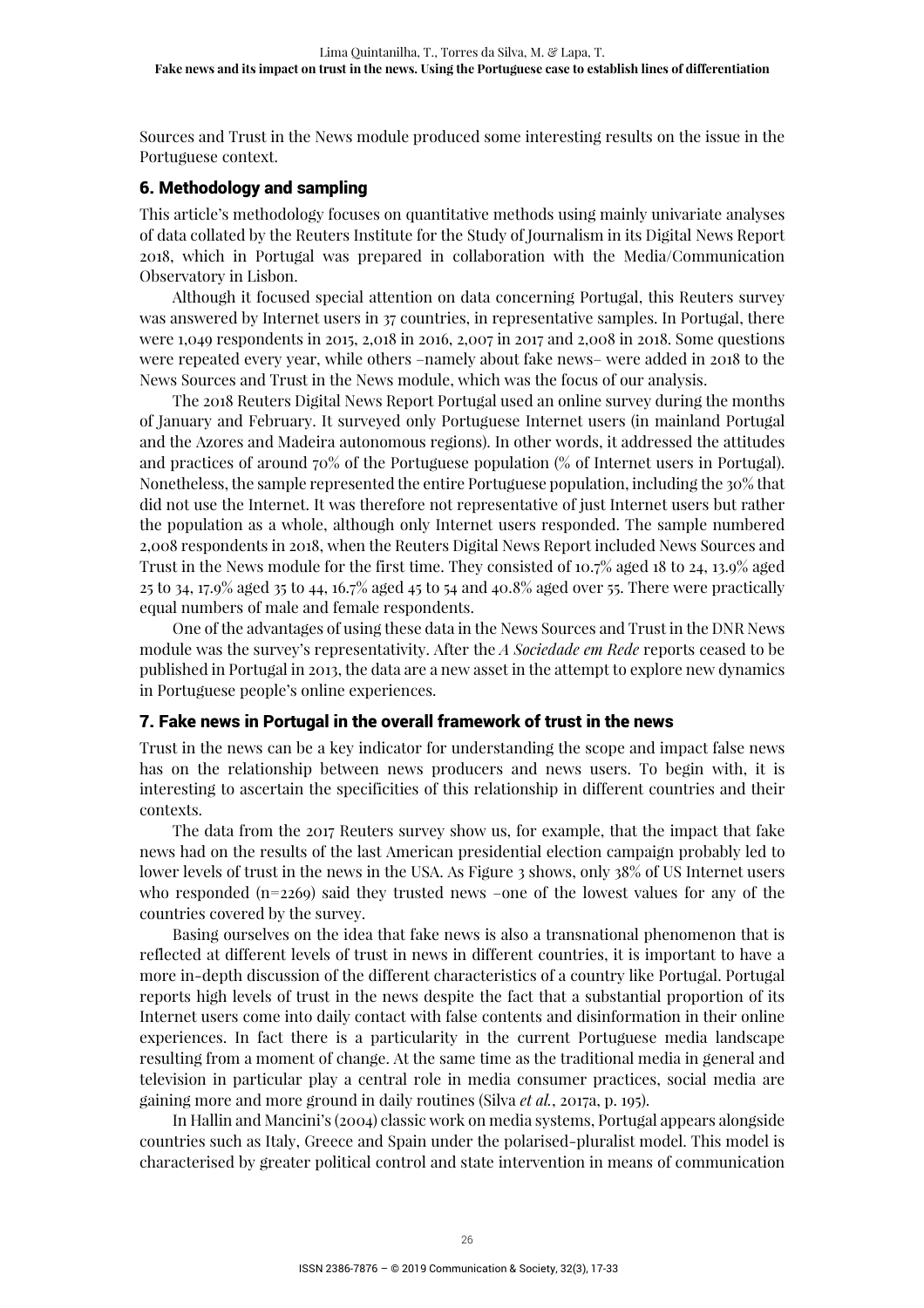and the fragility of its media market. Having said this, Hallin and Mancini themselves later acknowledge that Portugal does not show the same degree of polarisation as other countries in the polarised-pluralist model (Hallin  $\mathcal{C}$  Mancini, 2017). What it does show is less intense political instrumentalisation.

A less entrenched party culture, a more tenuous ideological differentiation between the mainstream parties, the aversion of journalists to political control and their desire to consolidate journalistic professionalism, and the small size of the media market all contributed to the fact that Portugal is not a typical example of the model" (Silva *et al.*, 2017a, p. 182).

In fact, other studies on media systems have shown that Portugal also shares similarities with Belgium, the Netherlands and Ireland (Brüggemann *et al.*, 2014) and its media markets are more liberalised and deregulated than those in Germany or the Scandinavian countries. It also has characteristics in common with eastern European and former socialist countries as part of the peripheral cluster (Peruško, Vozab & Čuvalo, 2017). They show features such as less developed media markets or the merging of political and economic power and are also recognised as a hybrid media system, showing features of several models (Büchel *et al.*, 2016), having less political parallelism than the countries of the polarized-pluralist model and more press subsidies than the liberal media system.

In contrast, the United States is generally regarded as a paradigmatic example of the liberal model, with little state intervention and low levels of political parallelism (Hallin & Mancini, 2004). Nonetheless, nowadays it has an increasingly polarized media environment, as shown by the 2017 Reuters survey. In terms of political parallelism, the current Portuguese context differs significantly from that initially described by Hallin and Mancini (2004). The authors themselves recognize this: "Portugal certainly did fit that model in the 1970s, after the revolution, when its media were highly politicized. In contrast to neighbouring Spain, however, the level of political parallelism seems to have declined significantly in subsequent years" (Hallin & Mancini, 2017, p. 6).

The small size of the Portuguese press market could threaten the ability of newspapers to withstand political and economic pressures but, again, Portugal is an unusual case. Despite its underdeveloped press market, economic and political pressures resulting in threats to press freedom have been negligible (Santana-Pereira, 2016, p. 786).

In terms of journalistic professionalism, Portugal ranks lower than the United States (Brüggemann *et al.*, 2014) but higher than Spain, Greece and Italy. This is "a relevant factor because of the impact it may have on the quality of information, and for its boosting effect in journalists' ability to resist pressures by political and economic agents" (Santana-Pereira, 2016, p. 792). In a report about Audiences and Media Consumption by the Portuguese media regulator (ERC, 2015), Portugal attributes journalists much more importance as a credibility source (70%) than the United States (53%), and is therefore more important in building trust in news. Also, according to the 2014 European Media Systems Survey (EMSS) data, the public perceives media outlets as actors that contribute positively to the quality of democracy (Santana-Pereira, 2016, p. 793).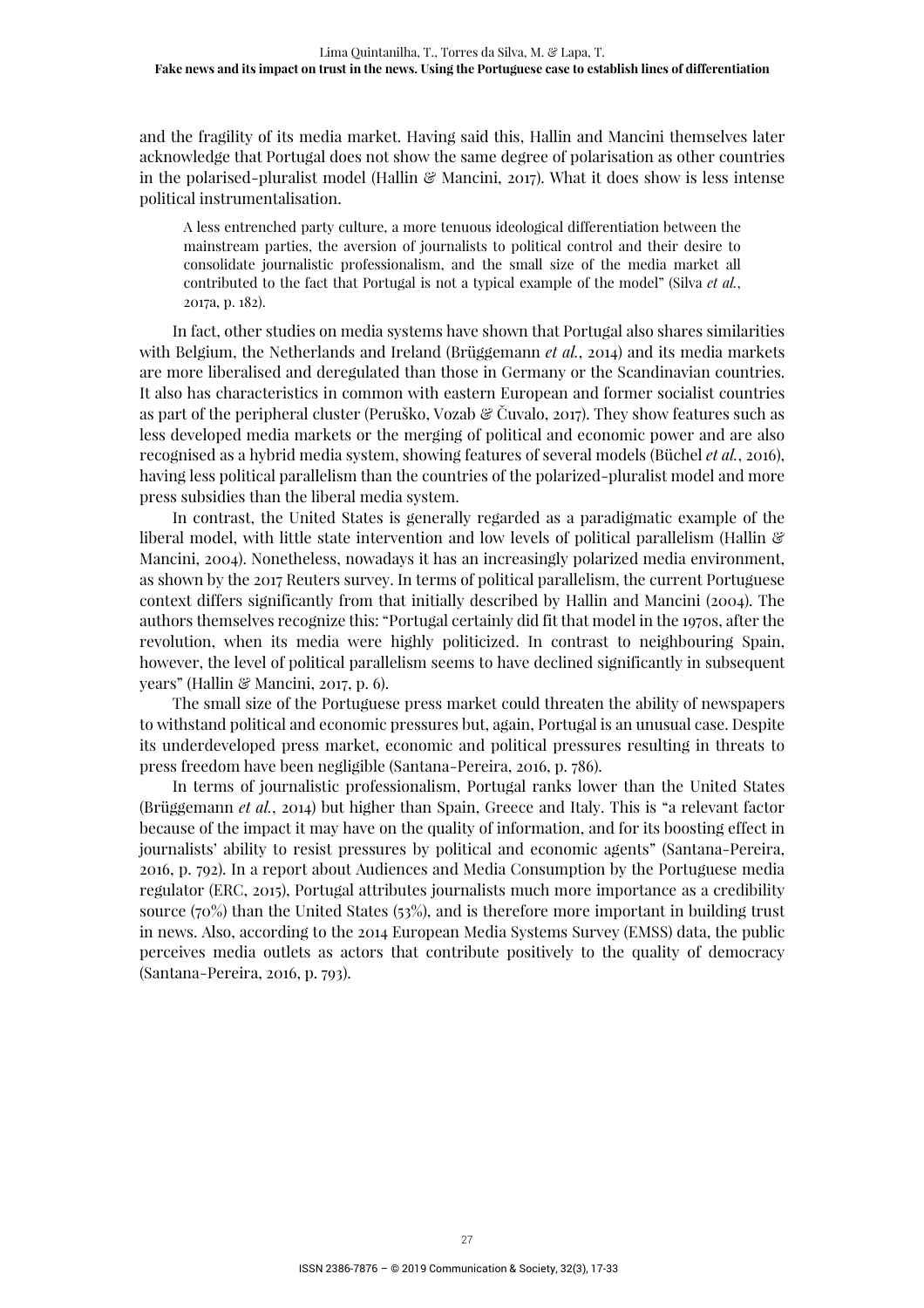

**Figure 3**: Global trust in the news media, by country in the study (ascending order).

Source: RDNR<sup>11</sup> 2017. Published by: Reuters Institute.

The multiple significances attributed to fake news by scholars and the business world make it possible to outline and structure the phenomenon, but often disregard the need to look at it from the point of view of its audiences, understanding how they perceive, characterise and position themselves towards false news, in a process that Zaryan (2017) defines as negotiation in the determination of fakeness.

What is it that audiences consider to be false news in online news media in accordance with the different dimensions in the broadest definition of fake news? How do they involve themselves –or not– with this false news? What impact does fake news have on audiences' trust? And what role does the dimension of trust play in the concept's definition?

We now use an analysis of the results of the online survey of a stratified representative sample of the Portuguese population to look at in this respect in Portugal.

- In general terms, and if we look at the 2018 results, 71.3% of the respondents in the survey said they were concerned about what was real and what was false on the Internet.

- The vast majority (67.8%) of the respondents said they were very or extremely worried about the existence of poor-quality journalism in Portugal. Only 6.5% said they were not bothered about this possibility.

- A vast majority (70.1%) of the respondents proved very or extremely worried about stories that were distorted (spun) to benefit a specific agenda.

<sup>&</sup>lt;sup>11</sup> Reuters Digital News Report.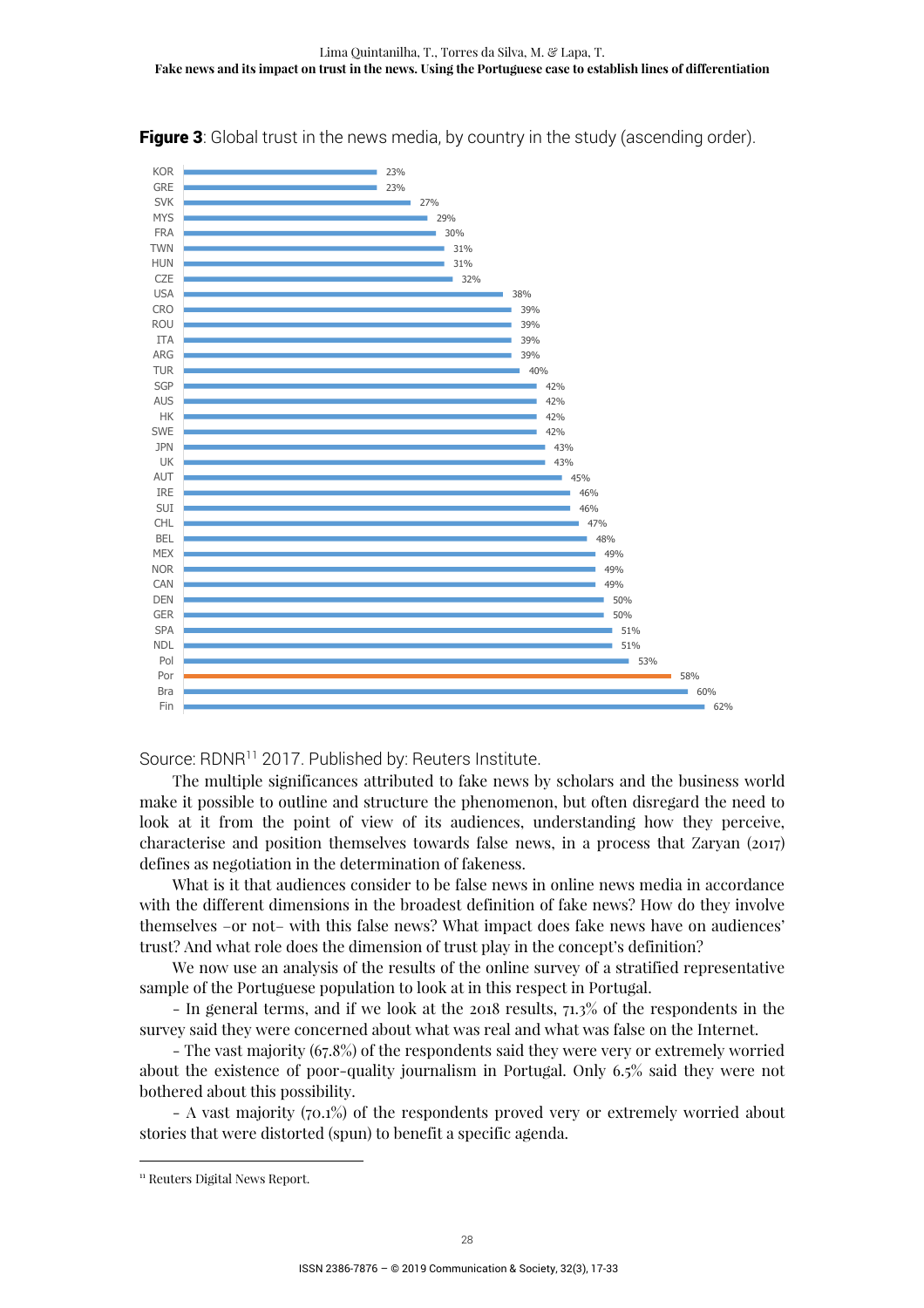- Around 70% of the respondents said they were very or extremely worried about stories invented for commercial or political purposes.

- Approximately 51% of the respondents said they were worried about contents that appeared to be news but proved to be advertising. 36.1% were reasonably worried about this type of content.

- The satirical dimension of news as false content was one that clearly troubled fewer respondents. 40.3% of the sample said they were not at all worried about stories that were invented to make people laugh. Only 29.6% said they were very or extremely worried about the existence of such contents.

- Around 49% of the respondents said that in the week prior to that of the survey they had come across news that fitted into the category of poor-quality journalism, such as factual errors, simplistic news coverage and misleading headlines.

- About 42% said they had noticed headlines that suggested news but were in fact adverts. 37.7% had come across news in which the facts were manipulated to serve specific agendas, 25.1% encountered use of the term 'fake news' to discredit news conveyed by news media, 20.2% found satirical news contents that might represent one of the dimensions of fake news and 19.2% came across false news intended for political or commercial purposes.

- Only 9.6% of the respondents said they had not encountered any types of news that counted as fake news –a result that suggests that false news and disinformation, or the interpretation thereof, are widely present in people's daily lives.

- When asked about their main source of news, the respondents also tended to put television above the other media. TV was the first choice of a considerable majority (55.3%) of respondents. Having said this, it is important to note that the printed press is positioned as the medium that is losing most ground to its competitors –especially new online channels. The collated results quite clearly demonstrate that the printed press is playing a secondary role to the Internet in general and social media in particular. From this, we can deduce that social media are now quite an important source in the Portuguese news diet and more or less deliberate consumption of news. However, the low levels of printed press consumption habits are not a new phenomenon. They are rather the result of the late development of both the mass media and capitalist system, industrialisation and democratic traditions in Portugal (Hallin & Mancini, 2004).

- The vast majority (91.2%) of the 2018 *Reuters Digital News Report* survey respondents tended to access news in some format at least once a day, with about 43% saying they did so two to five times a day.

- Around 69% said they felt very or extremely interested in news, whereas only 3.2% said they had no interest in information contents.

- As mentioned earlier, there were a substantial number of respondents who said that the social media were their primary means of accessing news. The most frequently mentioned social media were Facebook in first place and YouTube in second.

-We can also see that the proportion of all Facebook users who view news on the platform is quite large, at 70.2% (respondent Facebook users who use it to access news as a percentage of all respondent Facebook users).

- As to trust in news, the central dimension of our analysis, a considerable majority of respondents tended to trust not only in the news they viewed (62.3%), but also in virtually all the news produced in Portugal (62.1%). These results are higher than those for any of the other countries in the study (with the exception of Finland).

- An analysis of the data obtained to cross-reference 'trust in the news' and 'main source of news' highlights two interpretations: 1) Regardless of their main source of information, the majority of respondents tended to trust the news in general. 2) Those for whom online channels (social media and Internet) were the main news sources are less represented in the overall universe of respondents who trusted in news. The number of respondents who trusted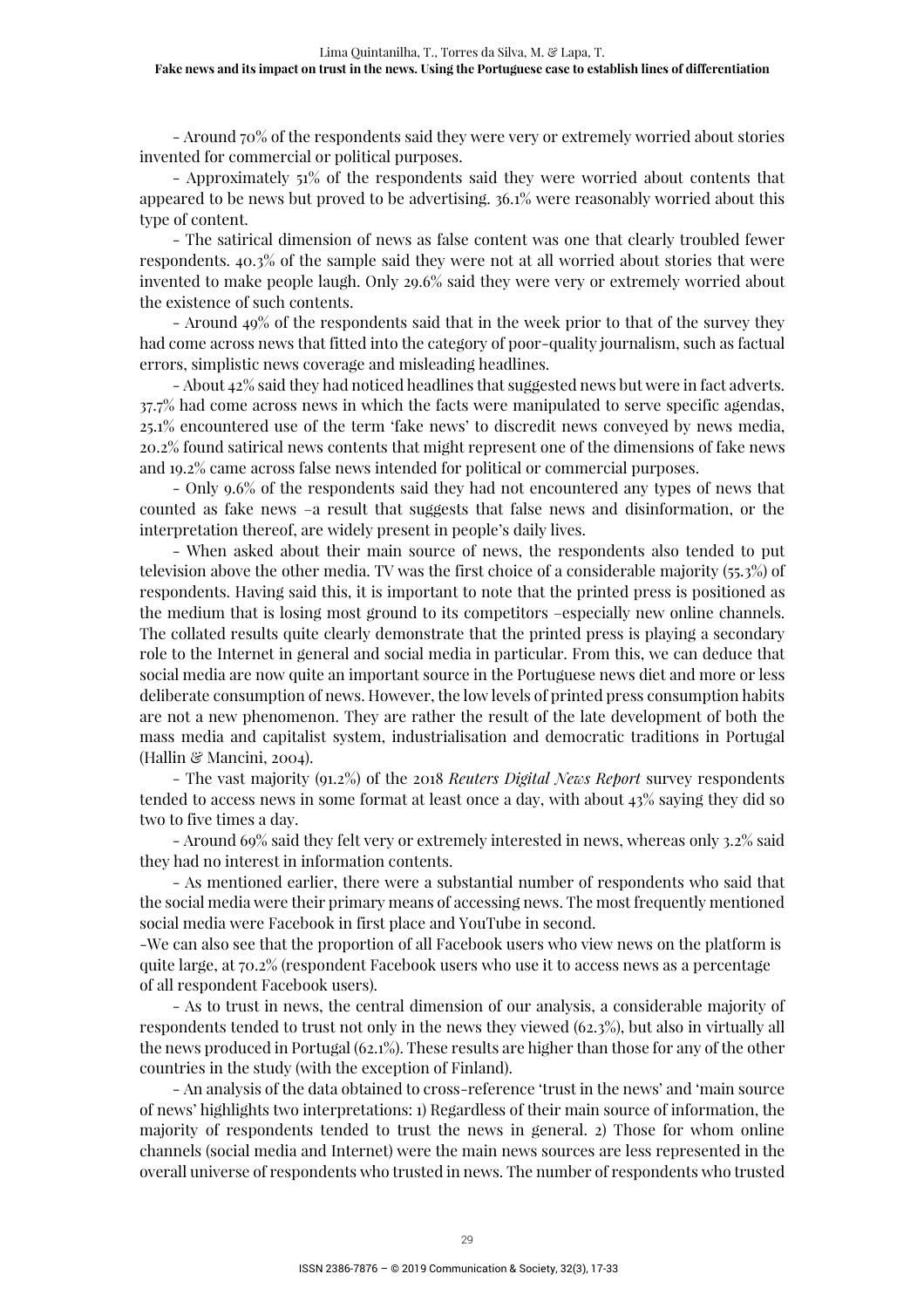in news and whose primary news source was television was 13.7 percentage points higher than that of those who trusted in news and whose main source of news was the social media.

# 8. Conclusions

It is important to realise that studying fake news and trust in the news in Portugal basically means using national particularities to go deeper into what is actually a global phenomenon, using the overall conceptual framework that shapes these two phenomena to determine specific considerations on the framework in this country.

Although there is no basic typology for defining the concepts (which we tried to resolve by suggesting a new definition of fake news), scholars tend to represent their understanding of fake news, disinformation and mal-information in terms of the dimensions of fictitious, slanted and propagandist news of a kind that seeks to manipulate and condition its recipients' opinions and behaviours. This aspect of the question is dominated by a dimension of intentionality or premeditation on the part of the author of the content with regard to their relationship with its audience.

However, theoretical assumptions that limit the definition of the phenomenon also presume that fake news can exist as the result of both intentionally and unintentionally imprecise and careless journalism. This journalism is generally associated with misinformation. There are also satirical contents which, although they possess some intrinsic misleading potential, are not intended to cause harm.

We also conclude that fake news is regarded ambivalently in academic discourse. Sometimes it is considered a great opportunity for journalism to use the value provided by the specialised, expert nature of accredited practice to establish itself once and for all as the nerve centre in the fight against disinformation. Other times it is regarded as the cause of the bankruptcy of professional practice brought about by perceptions that news is generally being discredited, which is in turn leading to the deterioration of democracies.

We first ascertained what had been done in terms of regulation and measures to combat fake news on the basis of the ground-breaking measures taken by the EU. We then endeavoured to understand how the phenomenon fitted in with the discussion about trust in the news, based on the Reuters Digital News Report Portugal. The report clearly showed the different results for the general impact of the global fake news phenomenon on degrees of trust on the part of the Portuguese population compared to that in other countries. Assuming that it was possible to draw lines of differentiation sustained by the data, we then suggested some explanatory scenarios.

Contrary to the overall European context (Fletcher  $\mathcal{C}$  Nielsen, 2017) and although the vast majority of Portuguese Internet users come across at least one of the types of news that fall within the broader concept of fake news, they still display high levels of trust in both the news in general and the news they choose. The trust levels were higher among respondents who chose traditional formats as their main news sources and slightly lower among those who preferred the Internet or social media.

One of the explanations for this discrepancy between trust in news in Portugal and in other European countries may lie in the unique features of its media system, making the country the least polarised of the polarised-pluralist countries (Santana-Pereira, 2016). We must not overlook the fact that the low levels of polarisation in the Portuguese media organisations' political orientations are reflected in a scarcity of ideological projects in the form of news agendas, unlike what is currently happening in the United States. Secondly, the weakness of Portugal's media market does not necessarily translate into threats to press freedom, despite existing political and economic pressures. Thirdly, in spite of its rather low levels in Portugal, the growing consolidation of journalistic professionalism may again move the country away from the "classical" polarised-pluralist model and explain resistance to political control and instrumentalisation. Fourthly, the public's perceptions of journalists and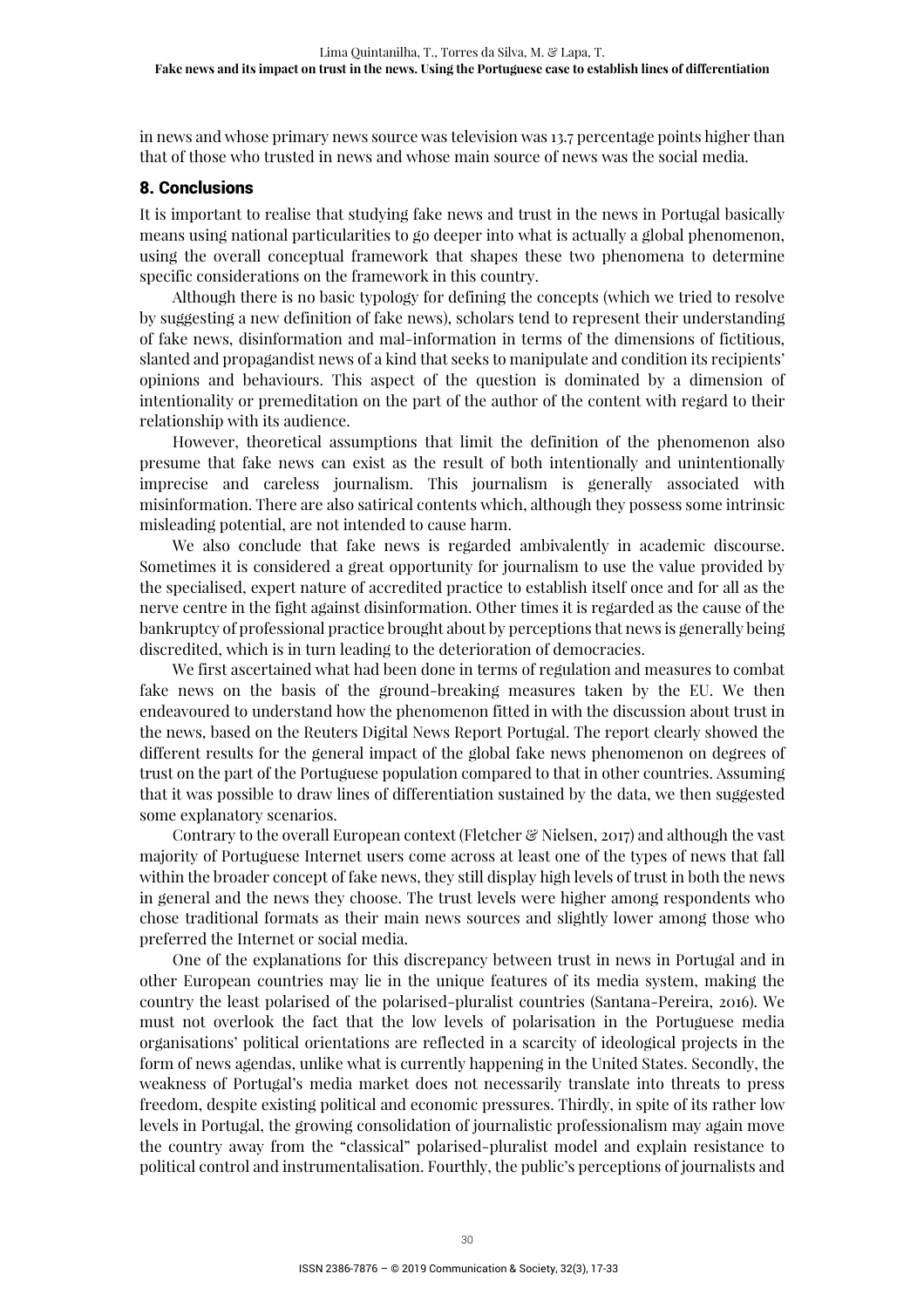the media is highly positive in terms of credibility, trust and role in democracy. In fact, recent qualitative studies of media consumer practices in Portugal have concluded that users "prefer normative and institutional ideas of news produced by journalistic professionals and in which the media organisation's reputation stands out as an important criterion in the majority of media repertories" (Silva *et al.*, 2017a, 2017b). This may also be linked to the high levels of trust in the news in Portugal.

In short, the great majority of Portuguese respondents said they often come across false news, though contrary to other European countries (Fletcher & Nielsen, 2017), this encounter does not result in generalised distrust of news. However, the high level of trust in the news by the majority of respondents, which was embodied in a generalised interest in news, did not prevent most of them from worrying about what was not real on the Internet. They were particularly concerned about the existence of poor-quality journalism and stories that were constructed from distorted facts in order to benefit specific political or commercial agendas.

It is therefore possible to define the Portuguese respondents as really quite attentive Internet users who are aware of the dimension and scope of fake news, but do not allow their trust in news to be shaken, while still remaining attentive to the phenomenon's characteristics.

This article was written with financial support from FCT (Fundação para a Ciência e a Tecnologia – Portugal), which was included in individual PhD grant no. SFRH/BD/131338/2017.

# References

- Abbott, A. (1988). The order of professionalization: an empirical analysis. *Work and Occupations, 18*(4), 355-384. https://www.doi.org/10.1177/0730888491018004001
- Allcott, H. (2017). Social Media and Fake News in the 2016 Election. *Journal of Economic Perspectives, 31*(2), 211-236.
- Andrejevic, M. (2013). *Infoglut: How Too Much Information Is Changing the Way We Think and Know*. New York: Routledge.
- Beckett, C. (2008). *Super Media Saving Journalism so it can save the world.* New Jersey: Blackwell Publishing.
- Beckett, C. (2010). *The Value of Networked Journalism. Polis Journalism and Society*. London: London School of Economics and Political Science.
- Beckett, C. (2017). *'Fake News': The best thing that's happened to Journalism.* London: London School of Economics and Political Science.
- Benson, R. (2008). Journalism: Normative Theories. In W. Donsbach (Ed.), *Blackwell International Encyclopedia of Communication* (pp. 2591-2597). New Jersey: Wiley-Blackwell.
- Borden, S. L. & Tew, C. (2007). The role of journalist and the performance of journalism: ethical lessons from "fake" news (seriously). *Journal of Mass Media Ethics, 22*(4), 300- 314. https://www.doi.org/10.1080/08900520701583586
- Brüggemann, M., Engesser, S., Büchel, F., Humprecht, E. & Castro, L. (2014). Hallin and Mancini Revisited: Four Empirical Types of Western Media Systems. *Journal of Communication, 64*(6), 1037-1065. https://www.doi.org/10.1111/jcom.12127
- Büchel, F., Humprecht, E., Castro-Herrero, L., Engesser, S. & Brüggemann, M. (2016). Building Empirical Typologies with QCA. *The International Journal of Press/Politics, 21*(2), 209-232. https://www.doi.org/10.1177/1940161215626567
- Carchiolo, V., Longheu, A., Malgeri, M., Mangioni, G. & Previti, M. (2018). A trust-based news spreading model. In S. Cornelius, K. Coronges, B. Gonçalves, B. Sinatra & A. Vespignani, (Eds.), *Complex Networks IX* (pp. 303-310). Berlin: Springer.
- Champy, F. (2011). Nouvelle Théorie Sociologique des Professions. Paris: Presses Universitaires de France.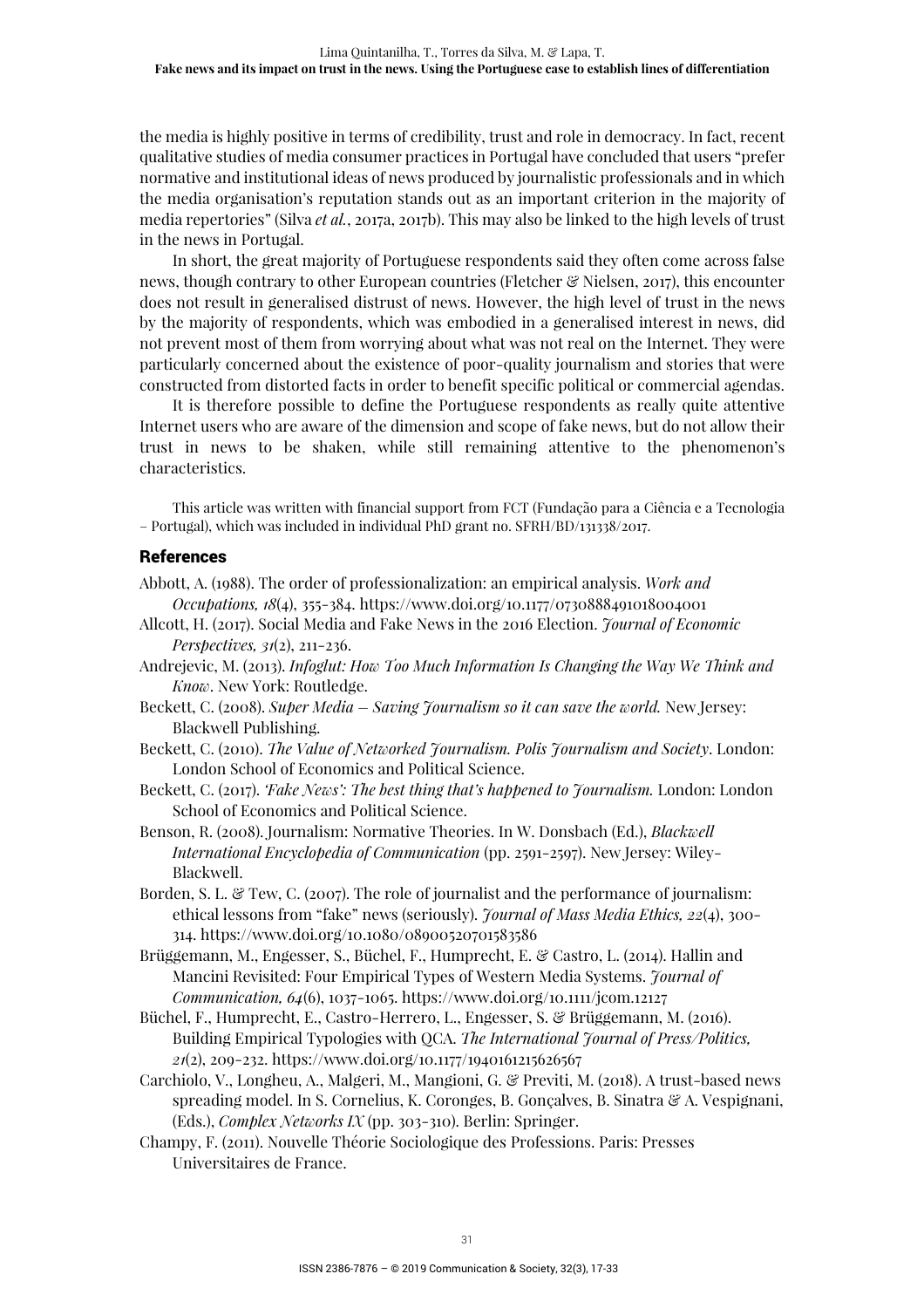- Coleman, S. (2012). Believing the news: From sinking trust to atrophied efficacy. *European Journal of Communication, 27*(1), 35-45. https://www.doi.org/10.1177/0267323112438806
- Derakhshan, H. & Wardle, C. (2017). Information Disorder: Definitions. In AA.VV., *Understanding and Addressing the Disinformation Ecosystem* (pp. 5-12). Pennsylvania: Annenberg School for Communication.
- ERC (2015). *Públicos e consumos de media: O consumo de notícias e as plataformas digitais em Portugal e em mais dez países*. Lisboa: Entidade Reguladora para a Comunicação Social. Retrieved from www.erc.pt/pt/estudos-e-publicacoes/consum os-de-media/estudopublicos-e-consumos-de-media.
- Fisher, C. (2018). What is meant by 'trust' in news media? In K. Otto & A. Köhler (Eds.), *Trust*  in Media and *Journalism* (pp. 19-38). Berlin: Springer.
- Fisher, C. (2016). The trouble with 'trust' in news media. *Communication Research and Practice, 2*(4), 541-465. https://www.doi.org/10.1080/22041451.2016.1261251
- Fletcher, R. & Nielsen, R. K. (2017). People don't trust news media and this is key to the global misinformation debate. In AA.VV., *Understanding and Addressing the Disinformation Ecosystem* (pp. 13-17). Pennsylvania: Annenberg School for Communication.
- Freidson, E. (2001). *Professionalism, the third logic*. Cambridge: Polity Press.
- Hallin, D. & Mancini, P. (2004). *Comparing media systems*. Cambridge: Cambridge University Press.
- Hallin, D. & Mancini, P. (2017). Ten Years After Comparing Media Systems: What Have We Learned? *Political Communication, 34*(2), 155-171. https://www.doi.org/10.1080/10584609. 2016.1233158
- Hofseth, A. (2017). Fake News, Propaganda, and Influence Operations a guide to journalism in a new, and more chaotic media environment. Oxford: Reuters Institute for the Study of Journalism.
- Holmes, D. (2014, July 31). Whisper EIC: It's not important if a story's real, the only thing that really matters is whether people click on it'. Retrieved from https://pando.com/2014/ 07/31/whisper-eic-its-not-important-if-a-storys-real-the-only-thing-that-reallymatters-is-whether-people-click-on-it/
- Kapidzic, S., Neuberger, C., Stieglitz, S. & Mirbabaie, M. (2018). The Quality of Tweets and the Adoption of Journalistic Norms. In O. Kim & A. Köhler (Eds.), *Trust in Media and Journalism* (pp. 61-69). Berlin: Springer.
- Karlsson, M. (2011). The immediacy of online news, the visibility of journalistic processes and a restructuring of journalistic authority. *Journalism, 12*(3), 279-295. https://www.doi.org/ 10.1177/1464884910388223
- Kohring, M. & Matthes, J. (2007). Trust in News Media: Development and validation of a multidimensional scale. *Communication Research, 34*(2), 231-252. https://www.doi.org/ 10.1177/0093650206298071
- Lewicki, R. J. & Mcallister, D. (1998). Trust and distrust: new relationships and realities. *Academy of Management Review, 23*(3), 438-458.
- McChesney, R. (2014). *Blowing the Roof off the Twenty-First Century*. New York: Monthly Review Press.
- McQuail, D., Blumler, J. G. & Brown, J. R. (1972). The television audience: A revised perspective. In D. McQuail (Ed.), *Sociology of Mass Communication* (pp. 135-165). Harmondsworth: Penguin.
- Mellinger, G. L. (1956). Interpersonal trust as a factor in communication. *Journal of Abnormal Social Psychology, 52*(3), 304-309.
- Mellado, C. (2014). Professional roles in news content: Six dimensions of journalistic role performance. *Journalism Studies, 16*(4), 596-614*.* https://www.doi.org/10.1080/1461670X. 2014.922276